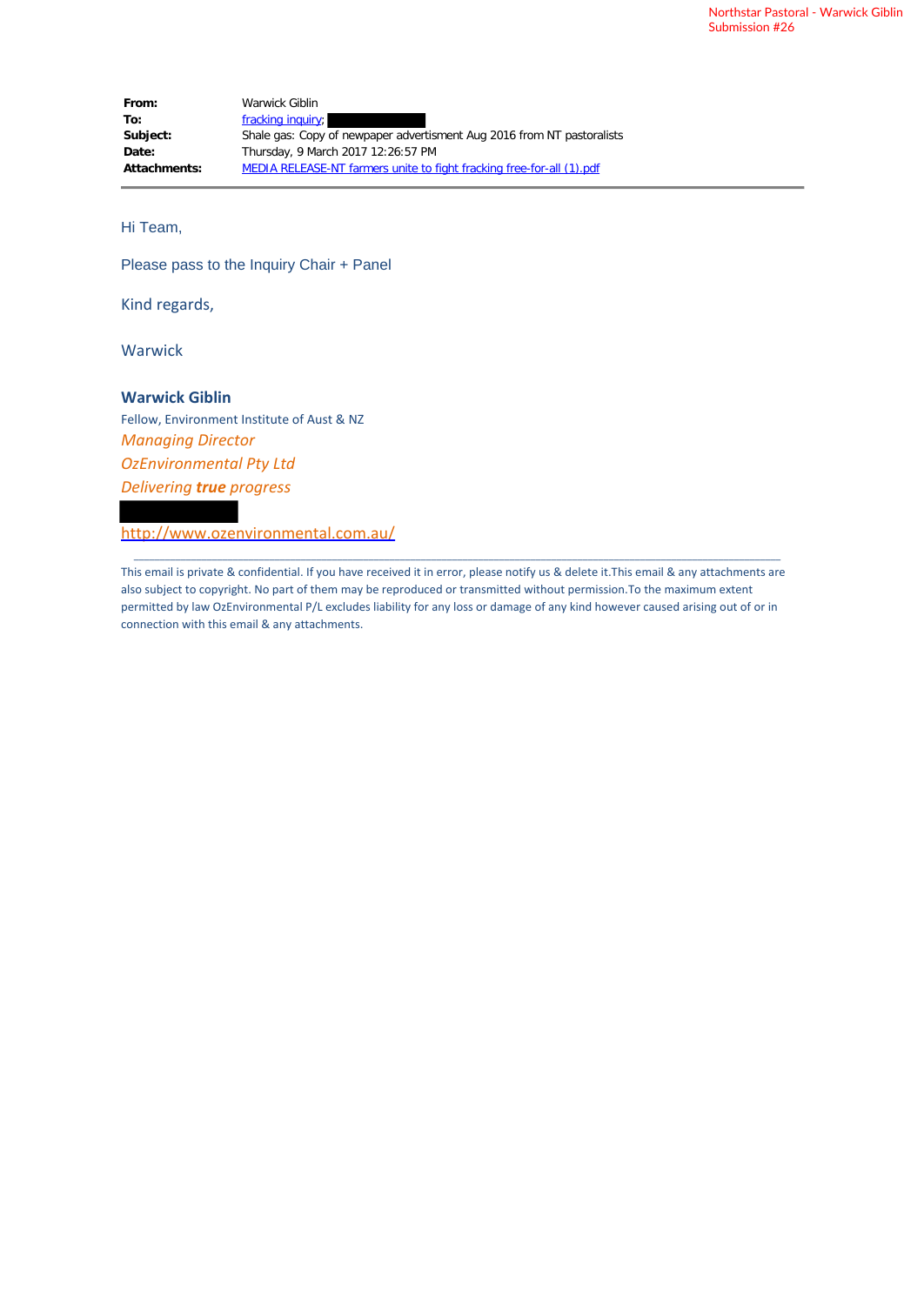# **NT farmers unite to fight fracking free-for-all**

The Northern Territory's largest farmers have called on voters to use the ballot box to stop an environmental disaster on their doorstep.

In an unprecedented open letter, published ahead of next weekend's election, more than sixty cattle station owners and growers have warned that unfettered gas fracking posed a huge risk to the Territory's food production and water resources.

The signatories include Colin Ross from North Star Pastoral, which runs approximately 100,000 head of cattle across the Northern Territory and Queensland.

"Globally, fracking has proved to be a disaster - the NT is no different. It's not worth the risk," Mr Ross said.

"We can't put the genie back in the bottle after gas fields, wells, waste water ponds and processing plants are forced upon the land and use up the Territory's precious underground water supplies.

"The NT has huge, multi-generational potential as a flourishing food producer but without plentiful, uncontaminated bore water the Top End is useless.

"It just beggars belief that anyone – let alone our elected representatives - would jeopardise our farming future."

Rod Dunbar has owned and lived on Nutwood Downs Station, a family-run cattle property, for 33 years. He faces the prospect of a major gas field being built on his land.

"Drilling hundreds of gas wells on our station would be devastating to the business and personally – this is all we've got and we'd have to pack up and leave," Mr Dunbar said.

"We wouldn't be able to run cattle, the fracking would destroy the water bed, and it isn't a precise science - they can't guarantee our safety.

"I don't see how the government can allow the destruction of the land and have no accountability - it's totally unacceptable."

The farmers' group has demanded the next NT Government stop mining companies from riding rough shod over the Territory's best interests.

"The gas miners have been targeting smaller farmers whose backs are against the wall," Mr Ross said.

"But everybody should have the right to say no, they don't want their property destroyed by hundreds of steel-lined gas wells, kilometres of interconnected pipeline, and dozens of foul waste water ponds.

"Farmers just want the legal right to say No to fracking."

The group has urged NT voters to elect a leadership that will stand up to the miners.

"These companies are looking for a quick buck – they don't care about the Top End's long term future – they just take the gas and walk away," Mr Ross said.

"We must put the power back in the hands of those who care for our country."